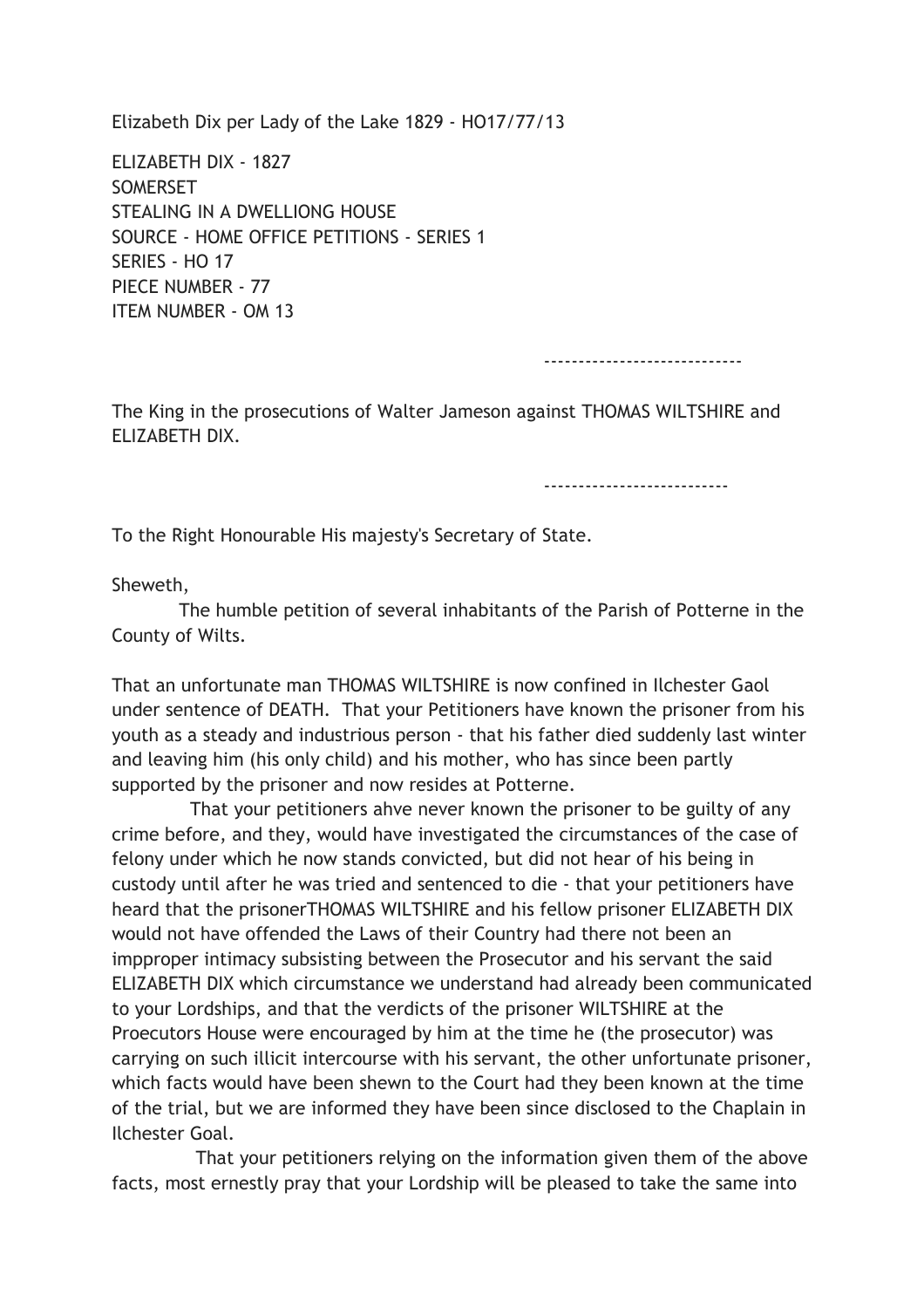consideration and use your influence with His most Gracious majesty, that the prisoner's life amy be spared.

An your Petitioners will ever pray

Jerimiah [Ansty] Officiating Minister of Potterne. William White - Church Warden - Potterne R Hitchcock - Church Warden Thomas Biggs - Devizes

---------------------------------------

THOMAS WILTSHIRE

The Lordship Justice states his Learned opinion that the Law in this case ought to take its course.

(By Keith; This was on the outside of the Petition no idea who from or to)

-------------------------

Pottern 4th September 1827

THOMAS WILTSHIRE was a honest and faithful prentice to me John Durnford of Potterne in the County of Wilts - Blacksmith

THOMAS WILTSHIRE work for me 1 year and was honest and dutiful servant THOMAS WILTSHIRE worked for me some time and I never found him no other but a very honest and industrious lad - George North

THOMAS WILTSHIRE work for me some time always found him strictly honest - Moses Glass

THOMAS WILTSHIRE work for me at different times as a browered man from my son at Potterne and never found him any ways dishonest - John Durnford - Devizes Green Wilts.

THOMAS WILTSHIRE worked for me as a junior Journeyman Whitesmith and I have known him for 7 years and I always found him a honest servant -John Slade. (By Keith; Many more but the Petition is torn and cannot be read)

---------------------

**Bath** 7th September 1827

May it please your Lordship,

I beg leave and respectfully to send your Lordship a copy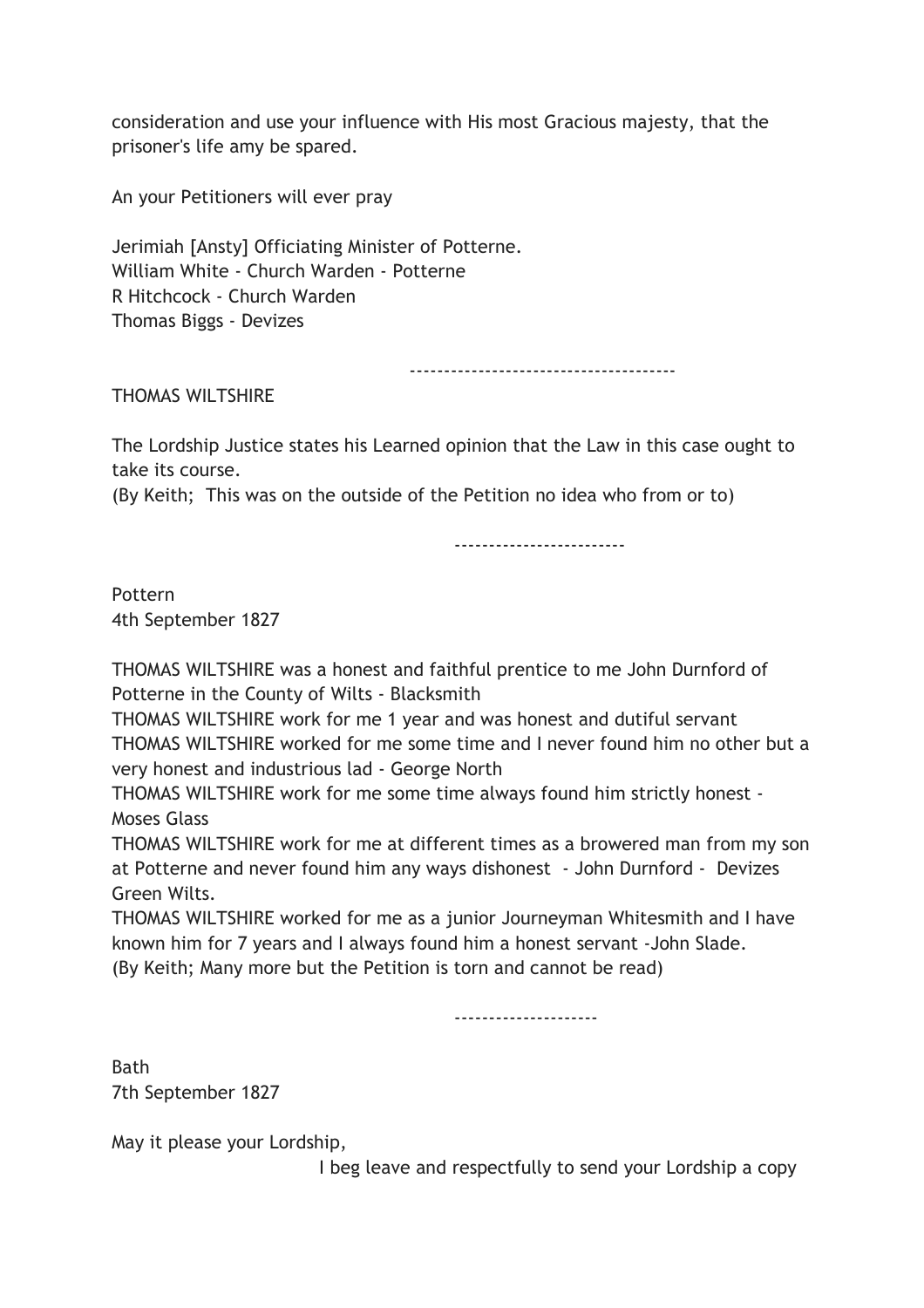of a letter sent to the Chief Justice Best on behalf of James and Hannah Summers, the parents of the unfortunate widow ELIZABETH DIX now lying under the sentence of DEATH.

 On [Wednesday] at the request of the parents and in company with the father, I visited Ilchester Castle and soon obtained permission to visit both DIX and THOMAS WILTSHIRE. I am happy to say that the facts we went to learn were elicited from DIX the day previous by the [Rev Ordinary], the Doctor was also present. The said ELIZABETH DIX has confessed to the Chaplain that she with child and the Doctor had coroborated it and that it is by HER MASTER the Prosecutor, Walter Jameson or THOMAS WILTSHIRE whom her master encouraged to come to his home even after he was robbed for he sent for him to come to his house to tea the evening before he was taken into custody. She says her Master also made her sware in the most solumn manner never to divulge the commission he had with her and it was with great difficulty the Cleryman could persuade her that a bad promise or one made under such circumstances was better broken than kept, she says she should have told the facts to His Lordship in Court but her Master sent word in to her NOT TO SAY A WORD ABOUT HIM AND SHE WOULD NOT BE HURT and during the time she was taking her trial he constantly looked at her not to say anything. Her Master also offered her a Guinea a week if she married THOMAS WILTSHIRE her fellow prisoner, and he did not have them apprehended for a fortnight after he had been robbed. Mr Jamison the Prosecutor told her he would marry her himself and would take her to France, abd after they were committed je told John Stamp (a brother in Law of Dix) that if they could raise fourty pounds he would forfeit his recogniance and not appear against them, the partents therefore most humbly and most respectfully submit to your Lordship and plead that their illicit intercourse and subsequent promises made by the Prosecutor and his anxiety after she was in custody that she should not be committed is evident proof of the liberty with while her Master allowed her toact, and hope this will operate and stay the execution if not to curtail them to a commutation of their sentence certain it is that WILTSHIRE was induced to participate by the familiarity the Prosecutor shewed to him and the manner in which he saw ELIZABETH DIX and her Masters act, therefore with all deferance I most humbly solicit your Lordship will take these things into your most serious consideration and lay it before His Most gracious Majesty where your petitioners are assured justice will be administrated with mercy.

 I am authorised by the Keeper Mr Hardy to say that he regretted DIX had not made the disclosure previous to his writing to the Judges and if necessary Mr Hardy ill confirm what I have here stated.

I remain your Lordships most obedient humble servant Charles Blatchley